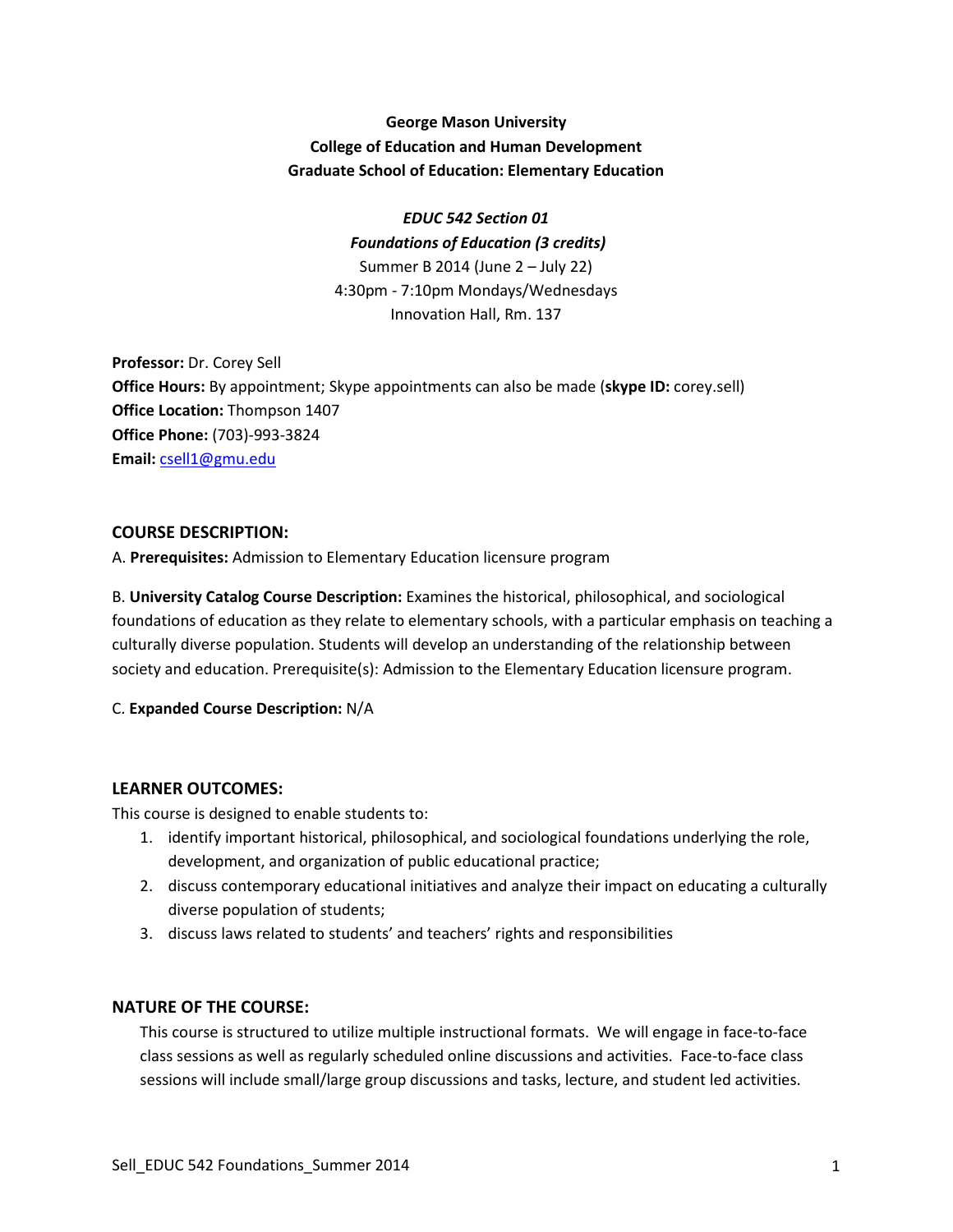## **PROFESSIONAL STANDARDS:**

# **National Council for Accreditation of Teacher Education Program Standards for Elementary Teacher Preparation (NCATE)**

- 1. Candidates use their knowledge and understanding of individual and group motivation and behavior among students at the K-6 level to foster active engagement in learning, self motivation, and positive social interaction and to create supportive learning environment.
- 2. Candidates use their knowledge and understanding of effective verbal, nonverbal, and media communication techniques to foster active inquiry, collaboration, and supportive interaction in the elementary classroom.
- 3. Candidates understand practices and behaviors that identify and develop the competence of a professional career teacher.

### **Association of Childhood Education International Standards (ACEI)**

- 3.2 Adaptation to diverse students—Candidates understand how elementary students differ in their development and approaches to learning, and create instructional opportunities that are adapted to diverse students.
- 5.1 Professional growth, reflections, and evaluation—Candidates are aware of and reflect on their practice in light of research on teaching, professional ethics, and resources available for professional learning; they continually evaluate the effects of their professional decisions and actions on students, families, and other professionals in the learning community and actively seek out opportunities to grow professionally.

### **The Interstate Teacher Assessment and Support Consortium Standards (InTASC)**

Standard 2: The teacher uses understanding of individual differences and diverse cultures and communities to ensure inclusive learning environments that enable each learner to meet high standards.

Standard 9: Professional Learning and Ethical Practice: The teacher engages in ongoing professional learning and uses evidence to continually evaluate his/her practice, particularly the effects of his/her choices and actions on others (learners, families, other professionals, and the community), and adapts practice to meet the needs of each learner.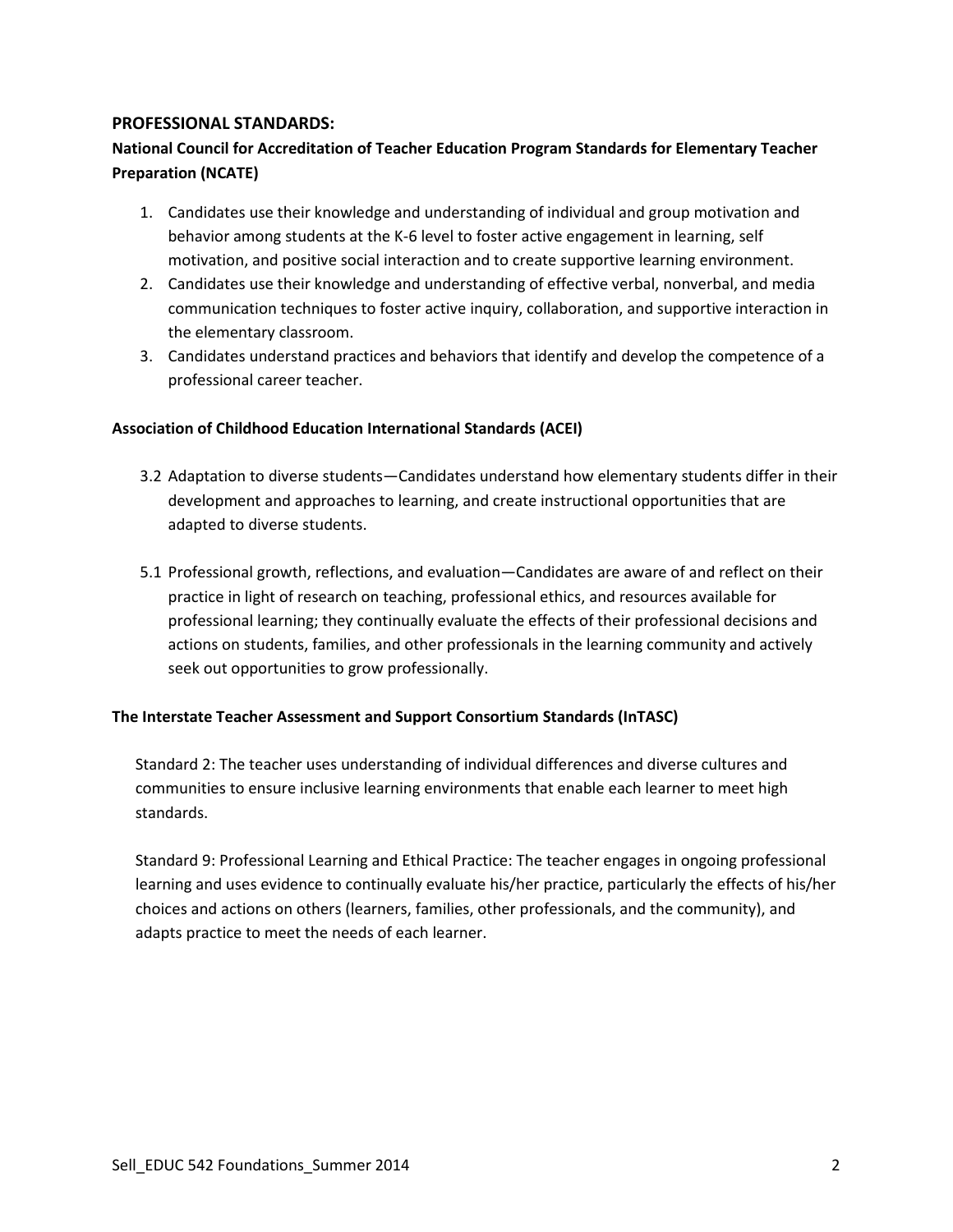#### **8 VAC 20-25-30. Technology standards**

- A. Instructional personnel shall be able to demonstrate effective use of a computer system and utilize computer software.
- B. Instructional personnel shall be able to apply knowledge of terms associated with educational computing and technology.
- C. Instructional personnel shall be able to apply computer productivity tools for professional use.
- D. Instructional personnel shall be able to use electronic technologies to access and exchange information.

## **REQUIRED TEXTS:**

Spring, J. (2012). *American education* (16<sup>th</sup> ed.). New York, NY: McGraw-Hill.

Kozol, J. (2005). *The shame of the nation: The restoration of apartheid schooling in America.* New York: Broadway Publishing.

### **RECOMMENDED TEXTS:**

American Psychological Association. (2009). *Publication manual of the American Psychological Association (6th ed.). Washington, DC: Author.* 

### **COURSE ASSIGNMENTS:**

**1. Attendance & Participation** (5 points per class for total of 80 points worth 20%):

It is expected that you attend all scheduled classes and scheduled online meetings outlined within the syllabus. Absence from class to observe a religious holiday, to serve jury duty, or to participate in required military service, and medical emergencies are exceptions to the above policy. If you anticipate being absent for any of these reasons, please make arrangements at least 48 hours in advance. In addition, **you are expected to be on time to class** each week unless 48 hours advance notice has been provided to the instructor.

This course operates with the assumption that knowledge is socially constructed and the most meaningful learning opportunities are those where you have the opportunity to offer and explore diverse perspectives with peers; therefore, **you are expected to contribute to both class and online discussions and activities** as well as genuinely listen to peers as they do the same. In order to so, **you are expected to be prepared for each class**, which means having completed all assigned readings and tasks for that class.

To facilitate your participation and support your critical thinking on the readings for this course, **you are expected to write 4-5 online post-it notes that critically reflect on an idea within the designated class readings using Stormboard**. To get started you should visit [www.stormboard.com](http://www.stormboard.com/) and sign-up for a free account and then create one bulletin board with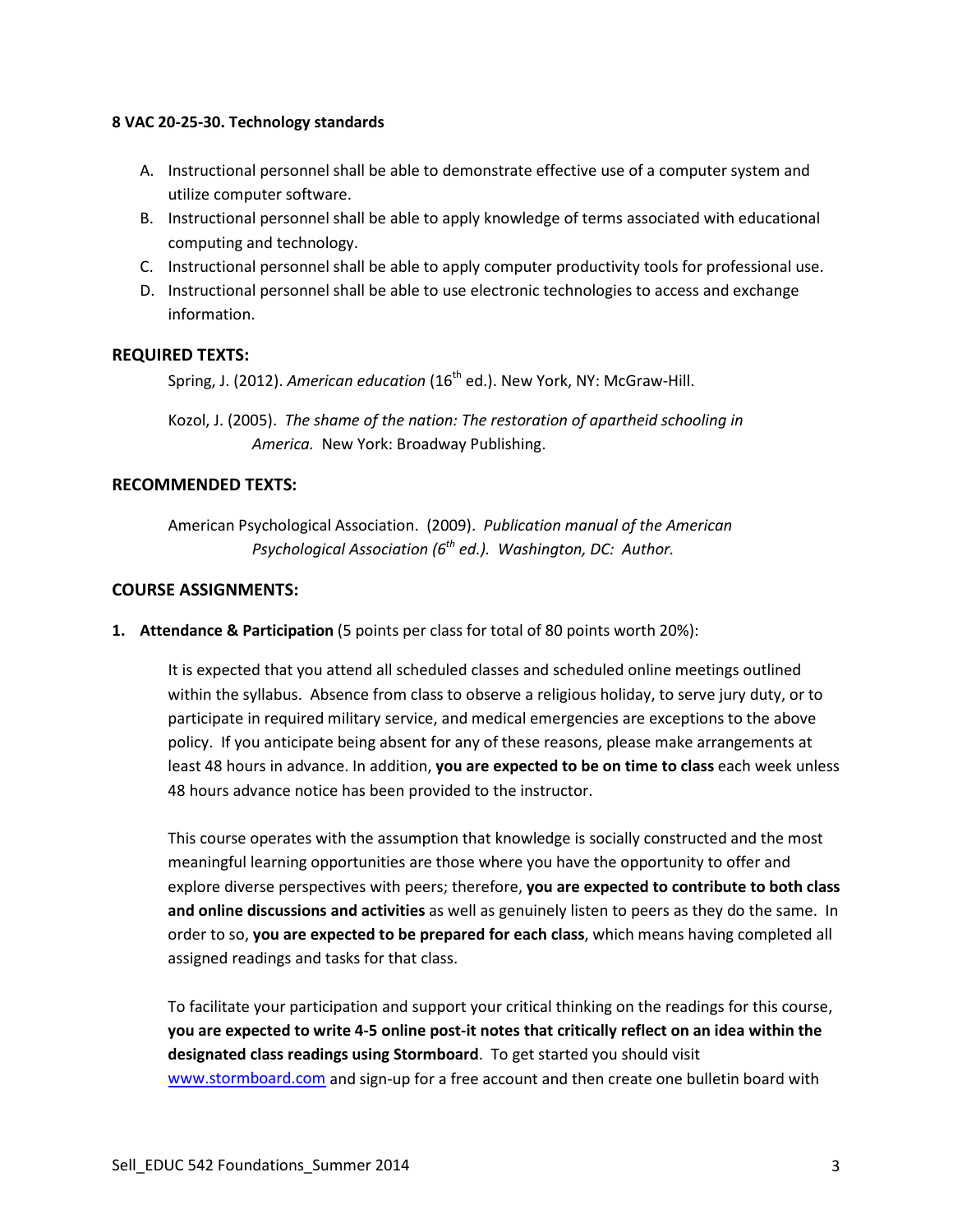dividers—more directions will be provided in class. In addition, you will share your board with me and several other classmates so that we may read and respond to your thinking.

Cell phones are for emergency use only and **it is expected that you will not use cell phones in class** for purposes such as texting, social media, or phone calls. Moreover, laptops maybe used in class but **it is expected during discussions and group work they need to be closed so that they do not distract you from engaging fully in class and group discussions**.

## **2. Academic Integrity Module** (23 points worth 5%)

The university as well as the Elementary Education Program value academic integrity and require all graduate students to abide by ethical principles within their research and writing. This online learning module is designed to help you understand what these principles are and apply them within your work. It is expected that you complete all 3 sections of the online module and complete the accompanying Blackboard quizzes for each section. A score of 100% must be achieved; however, you will be provided feedback and opportunities to retake the quizzes if need be. The module must be **completed by Wednesday, June 11**.

## **3. Education Journal** (15 points per entry for total of 60 points worth 25%)**:**

For the Education Journal, I am asking you to critically reflect on your educational experiences in PK-12 schools with regards to **goals, context, learning, teaching, and class readings**. As we cover the course material (i.e. the major philosophies, the organization, the goals, and the diversity of public schools), you will also be asked to apply your new knowledge to these personal, critical reflections on your educational experiences. Each entry will be evaluated on three criteria: (a) clarity of thought, (b) justification, (c) and depth and complexity of thought. The following questions are to be answered in order by the set date in parenthesis. **Submit each journal entry on Blackboard and be sure to title each entry using the names below**.

- 1) **"Getting At My Beliefs"** *(1-2 pages; due June 9):*
	- a) What do you believe to be the **goal/s** of PK-12 public schools in the United States?,
	- b) What is **learning**? How do students learn? Do **culturally- and neuro-diverse students** learn differently?, and
	- c) What does "good" **teaching** entail?
- **2)** "**Where My Beliefs Come From"** *(1-2 pages; due June 11)***:** 
	- a) How did you develop your beliefs on the goals of school; what learning is and how students learn; as well as what "good" teaching entail? What **learning experiences** did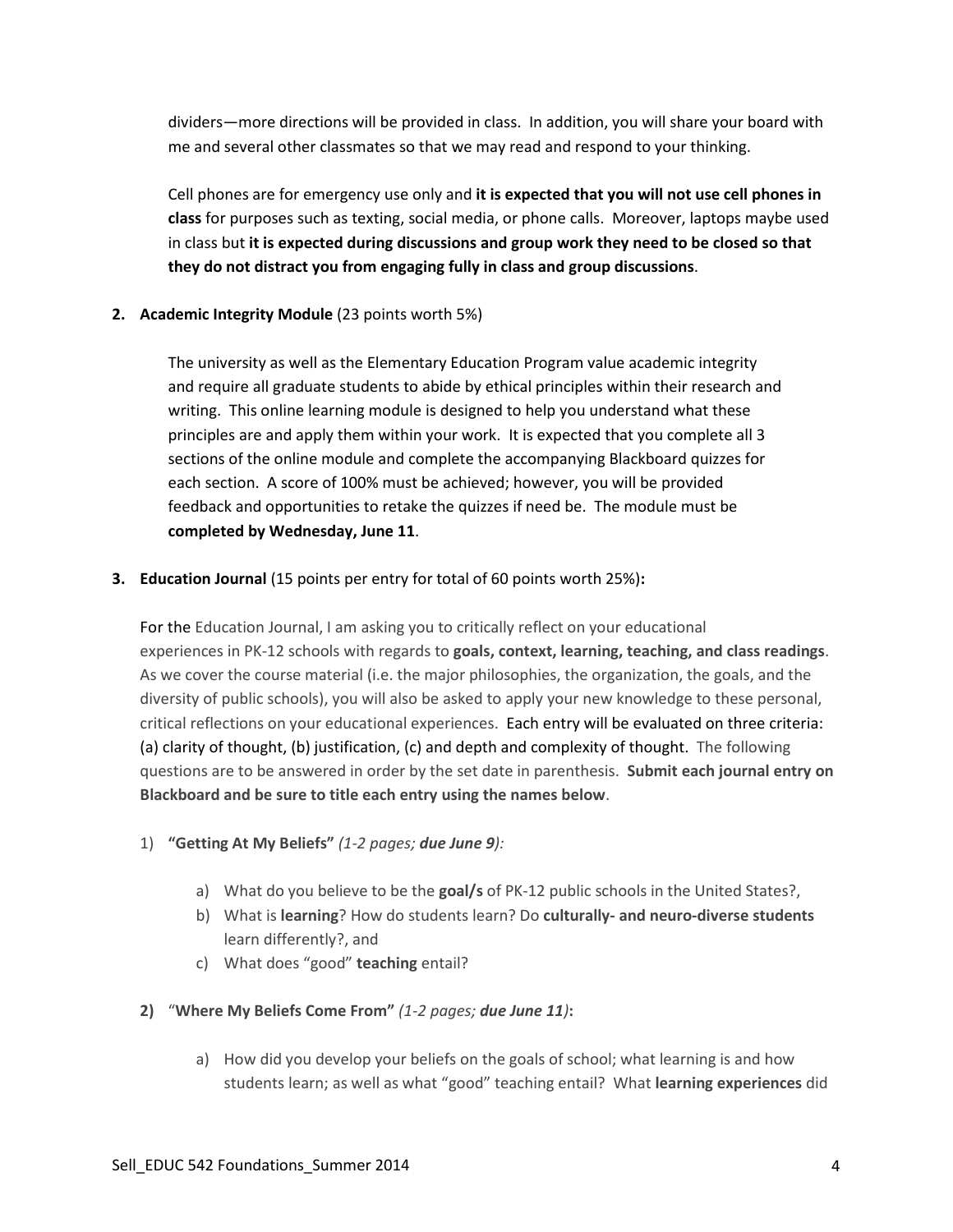you have or **teaching performances** did you observe within PK-12 schools that helped form these beliefs?

## 3) **"My Beliefs Revised"** *(1-2 pages; due June 16):*

- a) Where do your beliefs on learning and teaching **fit with the major educational philosophies** and theorists we learned in this course? Keep in mind that your beliefs may perfectly align with one philosophy or may be a combination of several philosophies—neither is wrong.
- **4) Readings Synthesis** (1-2 pages; **due June 30**):
	- a) Using the readings you have completed at the time this journal entry is due answer the following questions: (a) What connections across the readings have you noticed? and (b) What implications do these connections have for your future teaching?

## **4. Current Events Story** (15 Points worth 15%; **due June 23**):

You will select a current events story (video clip or news article within the past several months) to share with the class. The story should relate to a current issue/innovation around race and culture, gender equity, special education, social class, or language diversity in schools. You will be allotted 5- 10 minutes in class to facilitate a discussion/activity about the story to a small group. You will be responsible for creating a half-page handout identifying your news source, summarizing the current issue and listing 2-3 essential questions you would like to address within your small group. Keep this simple and to the point for your peers! Please **post this work on the class wiki page** on **Feb. 5 (before class)** so other group members may access it during your presentation. The wiki page will serve as a resource for you to identify a current issue/innovation within education for your Reflective Practitioner Paper (PBA).

Great resources for finding current events news stories include (but are NOT limited to):

- New York Times U.S. Education Section: <http://www.nytimes.com/pages/education/index.html>
- Education Week:<http://www.edweek.org/ew/index.html>
- Bridging Differences (blog):<http://blogs.edweek.org/edweek/Bridging-Differences/>
- Washington Post Education Section:<http://www.washingtonpost.com/local/education>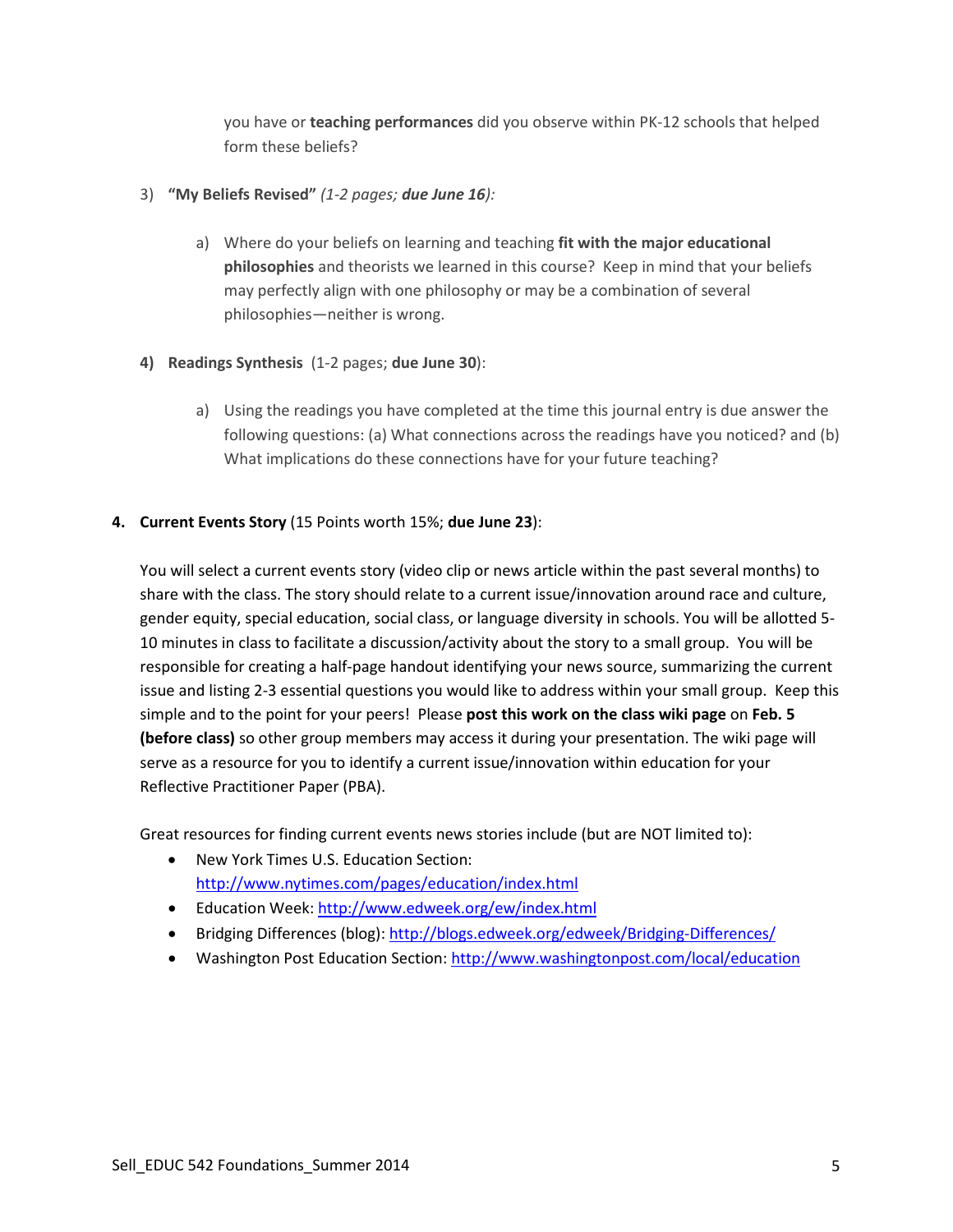## **5. Reflective Practitioner Paper** (70 pts worth 35%; **due July 21**) \*PBA rubric attached.

In order to become reflective practitioners for a multicultural classroom, you must reflect on a variety of professional issues that teachers confront in their day-to-day teaching as well as the broader educational and social context, which affects the work of the public school teacher. To this end, you will analyze a current issue/innovation in education by examining its intentions, effects, and critiques in relation to one of the following sociological categories: race and culture, gender equity, disAbility, social class, sexual orientation, or language diversity. You will then relate it to historical and sociological trends/perspectives as well as to your own experiences. This assignment must be **submitted to Taskstream as well as Blackboard** by **July 21**.

| Course<br><b>Outcomes</b>     | <b>Requirements &amp; Assignments</b> | <b>Points/Worth</b> | <b>Due Date</b>  |
|-------------------------------|---------------------------------------|---------------------|------------------|
| 1, 2, 3                       | Attendance & Participation            | 80 points / 20%     | On-going         |
| NA                            | <b>Academic Integrity Module</b>      | 23 points / 5%      | Wed., June 11    |
|                               |                                       |                     | June 9 (Mon.)    |
|                               | <b>Education Journal</b>              | 60 Points/25%       | June 11 (Wed.)   |
| $\mathbf{1}$                  |                                       |                     | June 16 (Mon.)   |
|                               |                                       |                     | June 30 (Mon.)   |
|                               |                                       |                     | (Blackboard)     |
| $\overline{2}$                | <b>Current Events Story</b>           | 15 points/15%       | June 23 (Mon.)   |
|                               |                                       |                     | (Bb--Class Wiki) |
|                               |                                       |                     | July 21 (Mon.)   |
| 1, 2, 3                       | <b>Reflective Practitioner Paper</b>  | 70 points/35%       | (Taskstream AND  |
|                               |                                       |                     | Blackboard)      |
| <b>TOTAL</b><br><b>POINTS</b> |                                       | 248 points/100%     |                  |

*\*Further information will be given in class for each assignment.*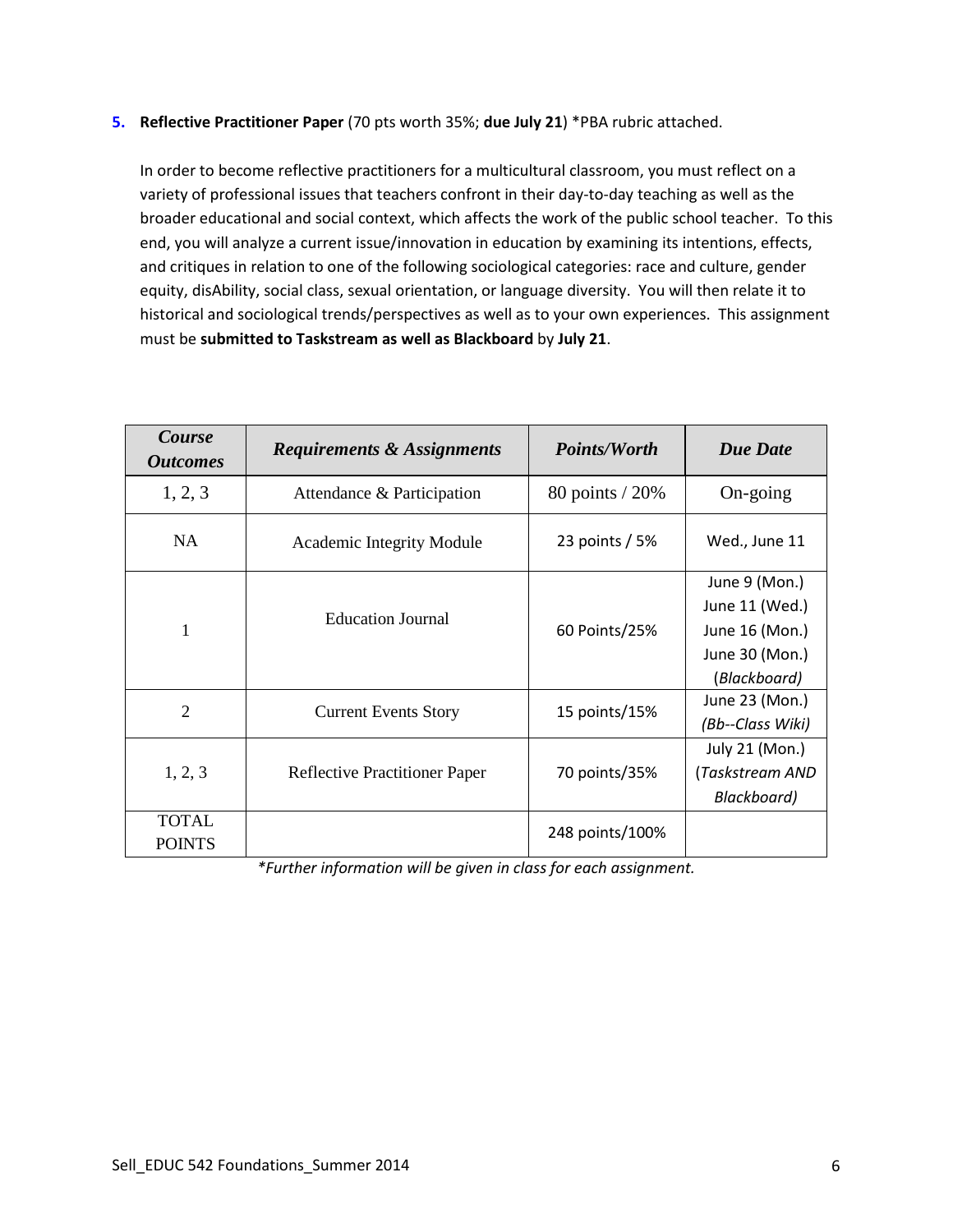#### **ADDITIONAL EXPECTATIONS**

All written papers are **expected to be double-spaced, with 1" margins, and in 12-point font** (Times New Roman, Calibri, or Arial). **APA format is expected**. If you do not have a 6<sup>th</sup> Edition APA manual, the OWL at Purdue is an excellent resource:<http://owl.english.purdue.edu/owl/resource/560/01/> **\*Please Note:** The GMU Writing Center offers online support via email. They will provide feedback on your writing within one hour. Graduate and professional writing can be difficult; I encourage you to take advantage of this service. [http://writingcenter.gmu.edu/?page\\_id=177](http://writingcenter.gmu.edu/?page_id=177)

Because learning is the goal, assignments *earning less than a passing grade or deemed far below expectations may be rewritten and resubmitted* so that the assignment is satisfactorily completed. The instructor holds final say in whether an assignment is eligible to be rewritten and resubmitted.

General feedback will not be provided for class assignments close to the due date; therefore, please do not ask for me to simply "look over your work". I am willing to meet with you in person, via skype, or chat over email to discuss specific questions or concerns you have about class assignments but it is **expected that you contact me well in advance of when the assignment is due and you provide me with specific questions or concerns you have with the work** in order to help me provide timely and specific feedback to you.

## **GRADING POLICIES**

A=94-100; A-=90-93; B+=86-89; B=80-85; C=70-79; F=below 70 *\*Remember: A course grade less than B requires that you retake the course.*

### **TASKSTREAM REQUIREMENTS**

Every student registered for any Elementary Education course with a required performance-based assessment (designated as such in the syllabus) is required to submit this assessment (EDCI 542: *Reflective Practitioner Paper*) to TaskStream (regardless of whether a course is an elective, a onetime course or part of an undergraduate minor). Evaluation of your performance-based assessment will also be provided using TaskStream. Failure to submit the assessment to TaskStream will result in a the course instructor reporting the course grade as Incomplete(IN). Unless this grade is changed upon completion of the required TaskStream submission, the IN will convert to an F nine weeks into the following semester.

### **GMU POLICIES AND RESOURCES FOR STUDENTS**

- a) Students must adhere to the guidelines of the George Mason University Honor Code [See <http://oai.gmu.edu/the-mason-honor-code/> ].
- b) Students must follow the university policy for Responsible Use of Computing [See <http://universitypolicy.gmu.edu/policies/responsible-use-of-computing/> ].
- c) Students are responsible for the content of university communications sent to their George Mason University email account and are required to activate their account and check it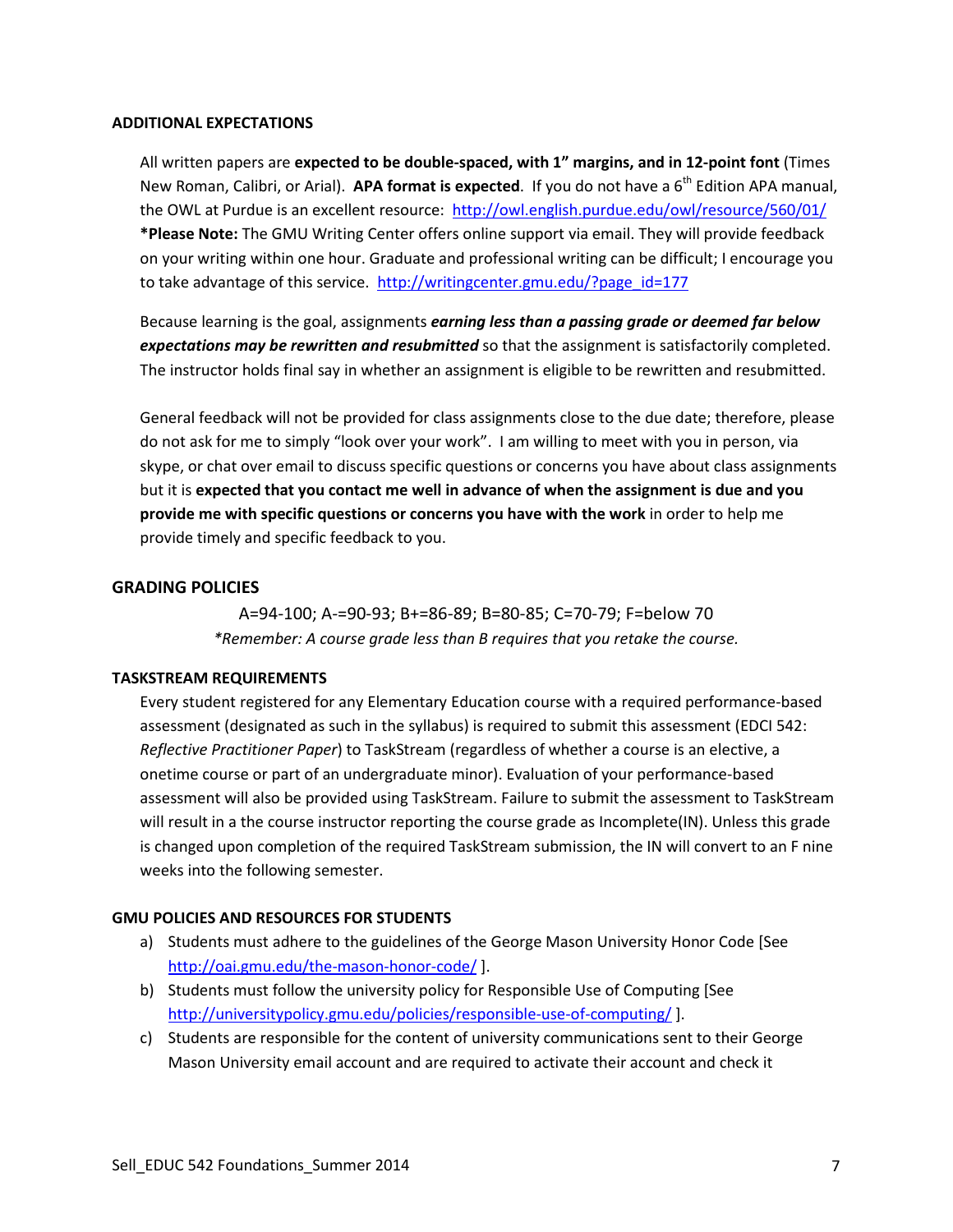regularly. All communication from the university, college, school, and program will be sent to students solely through their Mason email account.

- d) The George Mason University Counseling and Psychological Services (CAPS) staff consists of professional counseling and clinical psychologists, social workers, and counselors who offer a wide range of services (e.g., individual and group counseling, workshops and outreach programs) to enhance students' personal experience and academic performance [See [http://caps.gmu.edu/\]](http://caps.gmu.edu/).
- e) Students with disabilities who seek accommodations in a course must be registered with the George Mason University Office of Disability Services (ODS) and inform their instructor, in writing, at the beginning of the semester [Se[e http://ods.gmu.edu/\]](http://ods.gmu.edu/).
- f) Students must follow the university policy stating that all sound emitting devices shall be turned off during class unless otherwise authorized by the instructor.
- g) The George Mason University Writing Center staff provides a variety of resources and services (e.g., tutoring, workshops, writing guides, handbooks) intended to support students as they work to construct and share knowledge through writing [Se[e http://writingcenter.gmu.edu/\]](http://writingcenter.gmu.edu/).

### **PROFESSIONAL DISPOSITIONS**

Students are expected to exhibit professional behaviors and dispositions at all times.

#### **CORE VALUES COMMITMENT**

The College of Education & Human Development is committed to collaboration, ethical leadership, innovation, research-based practice, and social justice. Students are expected to adhere to these principles.<http://cehd.gmu.edu/values/>



For additional information on the College of Education and Human Development, Graduate School of Education, please visit our website [Se[e http://gse.gmu.edu/\]](http://gse.gmu.edu/).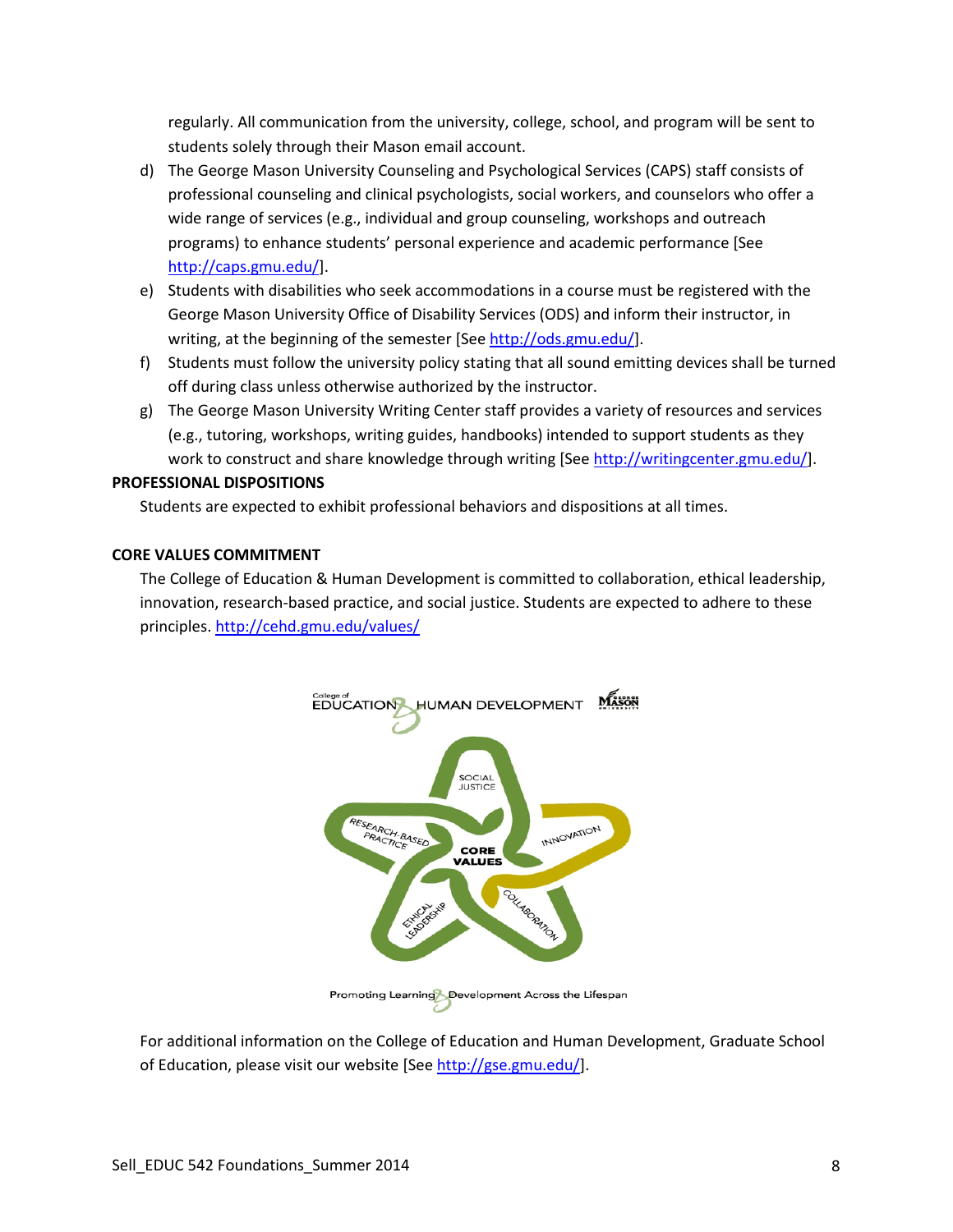# **PROPOSED CLASS SCHEDULE:**

| Date    | <b>Topic/Guiding questions</b>                                                                                                                                                                                | <b>Reading/Assignment Due</b>                                                                                                                                                                                                                                                                                 |
|---------|---------------------------------------------------------------------------------------------------------------------------------------------------------------------------------------------------------------|---------------------------------------------------------------------------------------------------------------------------------------------------------------------------------------------------------------------------------------------------------------------------------------------------------------|
| June 2  | <b>Making the familiar strange</b><br>• What are the goals of public<br>schooling in the U.S.?<br>• What is the purpose of<br>schooling?<br>• How do you define teaching<br>and learning in our society?      | <b>READ: Syllabus</b><br><b>DUE:</b> Sign-up for Stormboard and<br>explore tool and Student<br>Information Sheet (bring this to<br>class)                                                                                                                                                                     |
| June 4  | <b>History of Public Schooling</b><br><b>Political Goals of Schooling</b><br>. How do political values seep<br>into public schooling?<br><b>Social Goals of Schooling</b><br>. Why do we teach what we<br>do? | READ: Spring Ch. 1 and Ch. 2<br>Video (5:00 min-34:15 min.)<br>*Online Post-Its Due to Stormboard                                                                                                                                                                                                             |
| June 9  | <b>Philosophical Foundations of</b><br><b>Education</b><br>• What is considered<br>knowledge?<br>• What is the purpose of<br>education?<br>• What are the roles of<br>teachers and students in<br>education?  | <b>READ:</b> Materials on Bb for assigned<br>philosopher/philosophy<br>1. Adler (perennialism)<br>Dewey (pragmatism)<br>2.<br>Montessori (constructivism)<br>3.<br>Neill (existentialism)<br>4.<br>Noddings (care)<br>5.<br>6. Freire (critical pedagogy)<br>DUE: Journal Entry #1 (Getting at My<br>Beliefs) |
| June 11 | <b>Philosophical Foundations of</b><br><b>Education Cont'd</b><br>• Where do your beliefs fit?                                                                                                                | <b>READ: TBD</b><br><b>DUE:</b> Academic Integrity Module,<br>Journal Entry #2 (Where do My<br><b>Beliefs Come From?)</b>                                                                                                                                                                                     |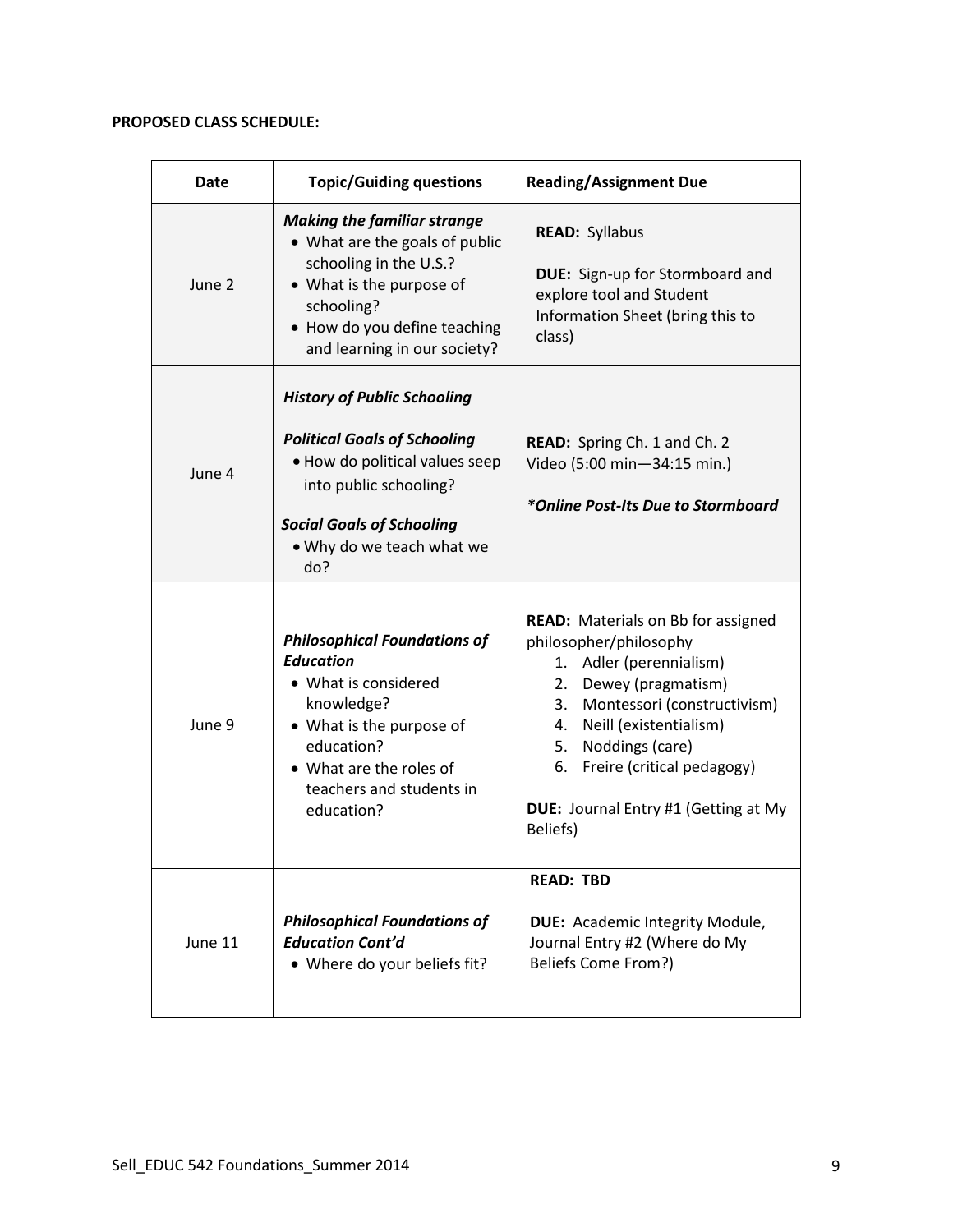| June 16 | <b>Economic Goals of Schooling</b><br><b>Conducting Research at Mason</b>                                                                                                                                                                                     | READ: Spring Ch. 3 and 4<br>DUE: Journal Entry #3 (My Beliefs<br>Revised)<br>*Online Post-Its Due to Stormboard                                                                                                                                                                                                                                      |
|---------|---------------------------------------------------------------------------------------------------------------------------------------------------------------------------------------------------------------------------------------------------------------|------------------------------------------------------------------------------------------------------------------------------------------------------------------------------------------------------------------------------------------------------------------------------------------------------------------------------------------------------|
| June 18 | <b>The Lives of Students</b><br>• What is Social Capital and<br>how does it influence<br>student achievement?                                                                                                                                                 | READ: Coleman (1987) Article,<br>Lareau (2002) Article<br>*Online Post-Its Due to Stormboard                                                                                                                                                                                                                                                         |
| June 23 | The Lives of Students<br>. How does family income<br>influence student<br>achievement?<br>• What is SES?<br>. What combined effects do<br>income and social capital,<br>have on student<br>achievement?<br>. What does race have to do<br>with SES?           | READ: Templeton (2013) AND 1<br>selected article from the following:<br>(a) Berliner, 2009, (b) Neuman (2013),<br>(c) Reardon, 2013, (d) Jenson (2013),<br>OR (e) Duncan & Murnane (2014)<br><b>DUE:</b> Current Events Story due to<br>Wiki on Bb. Also be prepared to<br>share handout and present in class.<br>*Online Post-Its Due to Stormboard |
| June 25 | <b>Intersection of Identity and</b><br><b>Public Schooling</b><br>. How does race influence the<br>educational opportunities of<br>students?<br>• How do African-American<br>students experience<br>schooling?<br>· Is school segregation<br>prevalent today? | <b>READ:</b> Spring Ch. 5 (pp. 105-116),<br>Kozol Ch. 1-2 & Ch. 6-7<br>*Online Post-Its Due to Stormboard                                                                                                                                                                                                                                            |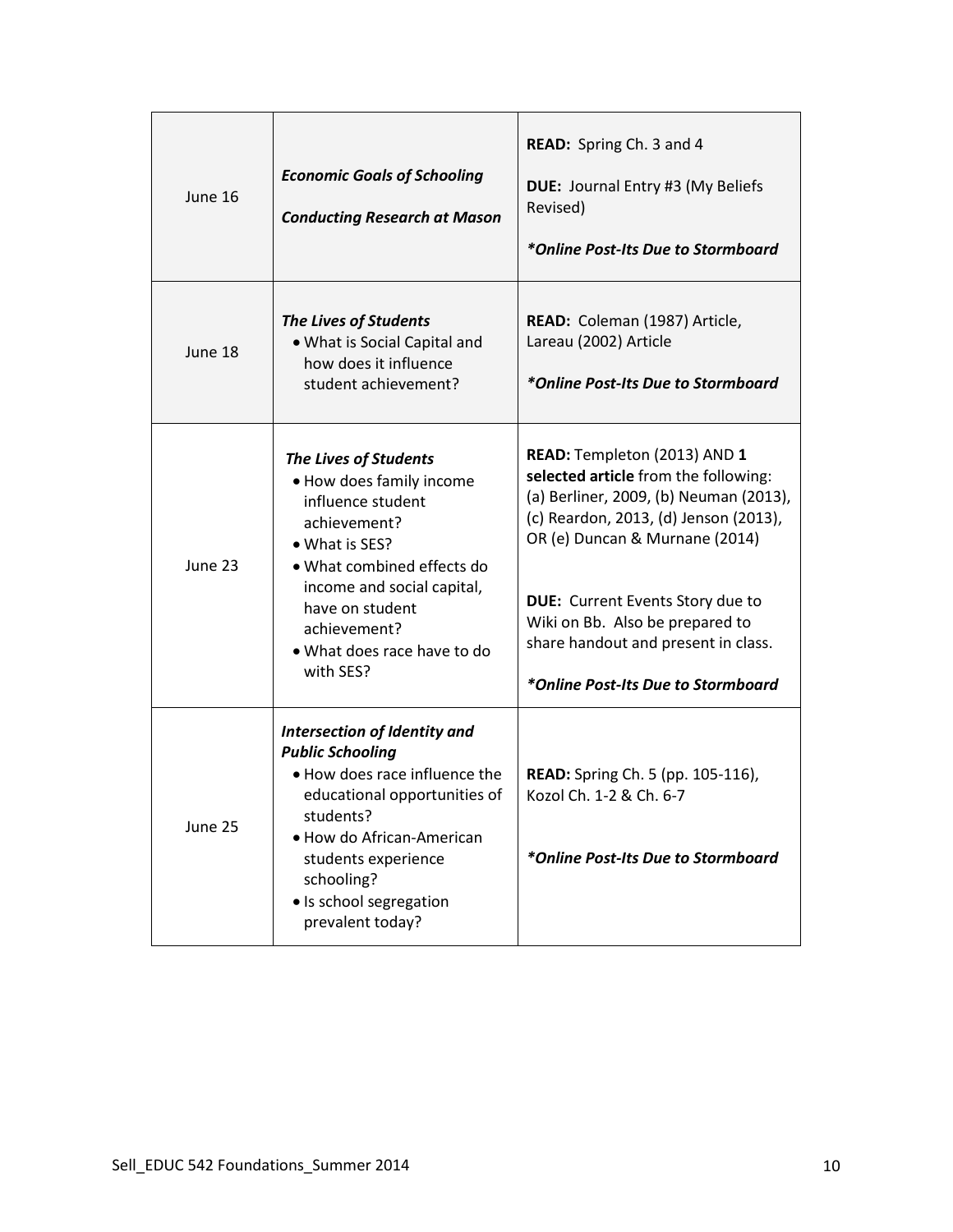| June 30 | Cont.                                                                                                                                          | READ: Kozol Ch. 8-9<br>DUE: Journal Entry #4 (Reading<br>Synthesis)<br>*Online Post-Its Due to Stormboard                                                                                                                                                                 |
|---------|------------------------------------------------------------------------------------------------------------------------------------------------|---------------------------------------------------------------------------------------------------------------------------------------------------------------------------------------------------------------------------------------------------------------------------|
| July 2  | Cont.                                                                                                                                          | READ: Kozol Ch. 10-12<br>*Online Post-Its Due to Stormboard                                                                                                                                                                                                               |
| July 7  | Intersection of Identity and<br><b>Public Schooling</b><br>How have minority student<br>populations experienced<br>schooling in the past? Now? | READ: Spring Ch. 6 AND select 1<br>identity and read Bb articles: (a)<br>Native American, (b) English<br>Language Learner-ELLs, (c) Mexican<br>American, and (d) Asian American.<br><b>DUE: PBA Rough Draft (Bring to</b><br>Class)<br>*Online Post-Its Due to Stormboard |
| July 9  | Intersection of Identity and<br><b>Public Schooling</b><br>. How have students with<br>disAbilities experienced<br>schooling in the past? Now? | <b>READ:</b> Spring Ch. 5 (pp. 118-127),<br><b>TBD</b><br>*Online Post-Its Due to Stormboard                                                                                                                                                                              |
| July 14 | <b>Power and Control of Schools</b><br>How do individuals at<br>the state and federal<br>levels influence public<br>schooling?                 | READ: Spring Ch. 9<br>*Online Post-Its Due to Stormboard                                                                                                                                                                                                                  |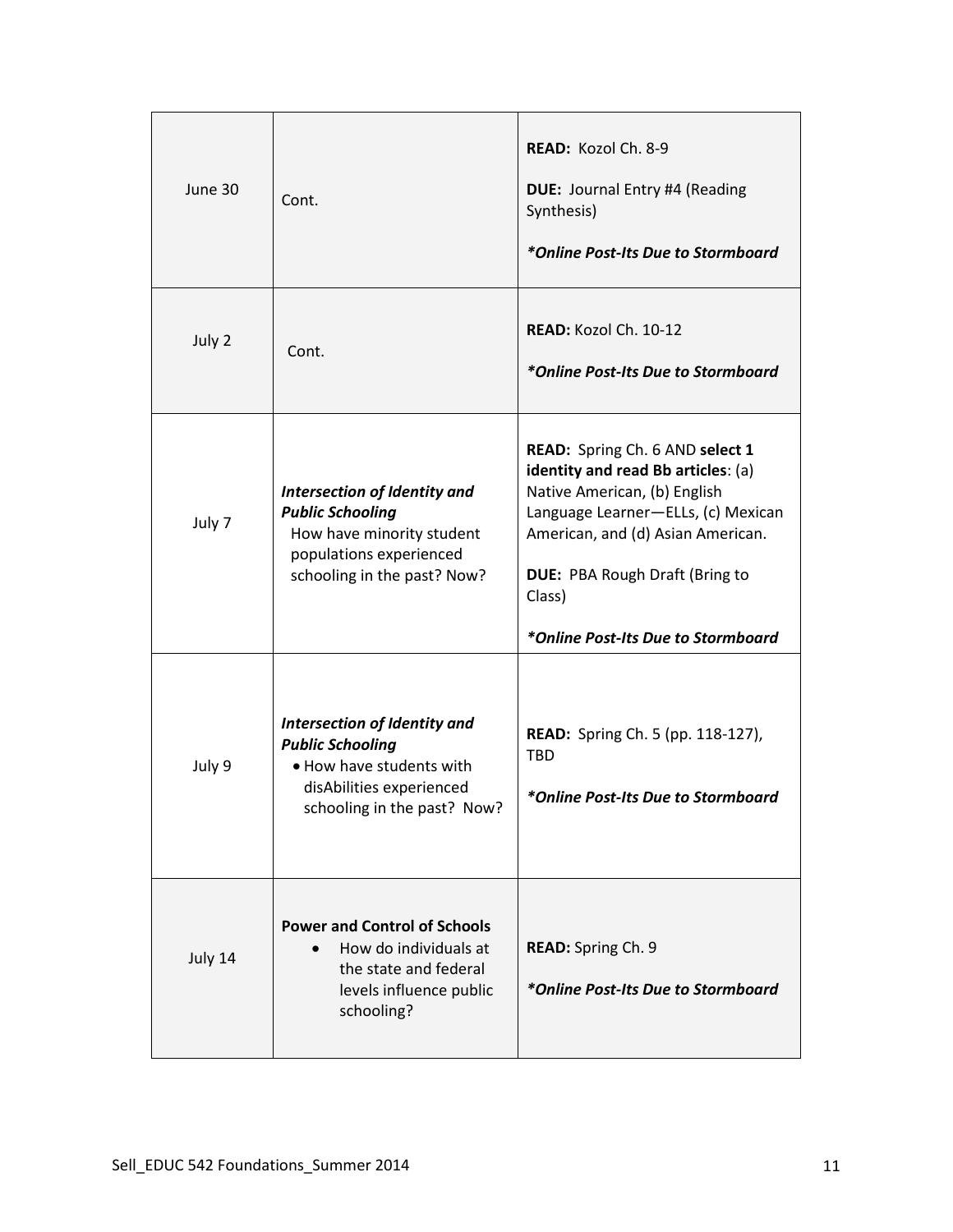|                                          |                                                                                                        | <b>READ:</b> Spring Ch. 8                   |
|------------------------------------------|--------------------------------------------------------------------------------------------------------|---------------------------------------------|
| July 16                                  | <b>Power and Control of Schools</b><br>How do individuals at<br>$\bullet$<br>the local level influence | DUE: PBA Rough Draft #2 (Bring to<br>Class) |
|                                          | public schooling?                                                                                      | *Online Post-Its Due to Stormboard          |
|                                          |                                                                                                        | <b>READ: TRD</b>                            |
| July 21<br><b>Implications for Today</b> | <b>DUE: Reflective Practitioner Paper</b><br>(PBA) due to Bb & Taskstream.                             |                                             |

Note: Calendar is tentative and may be modified in line with course needs.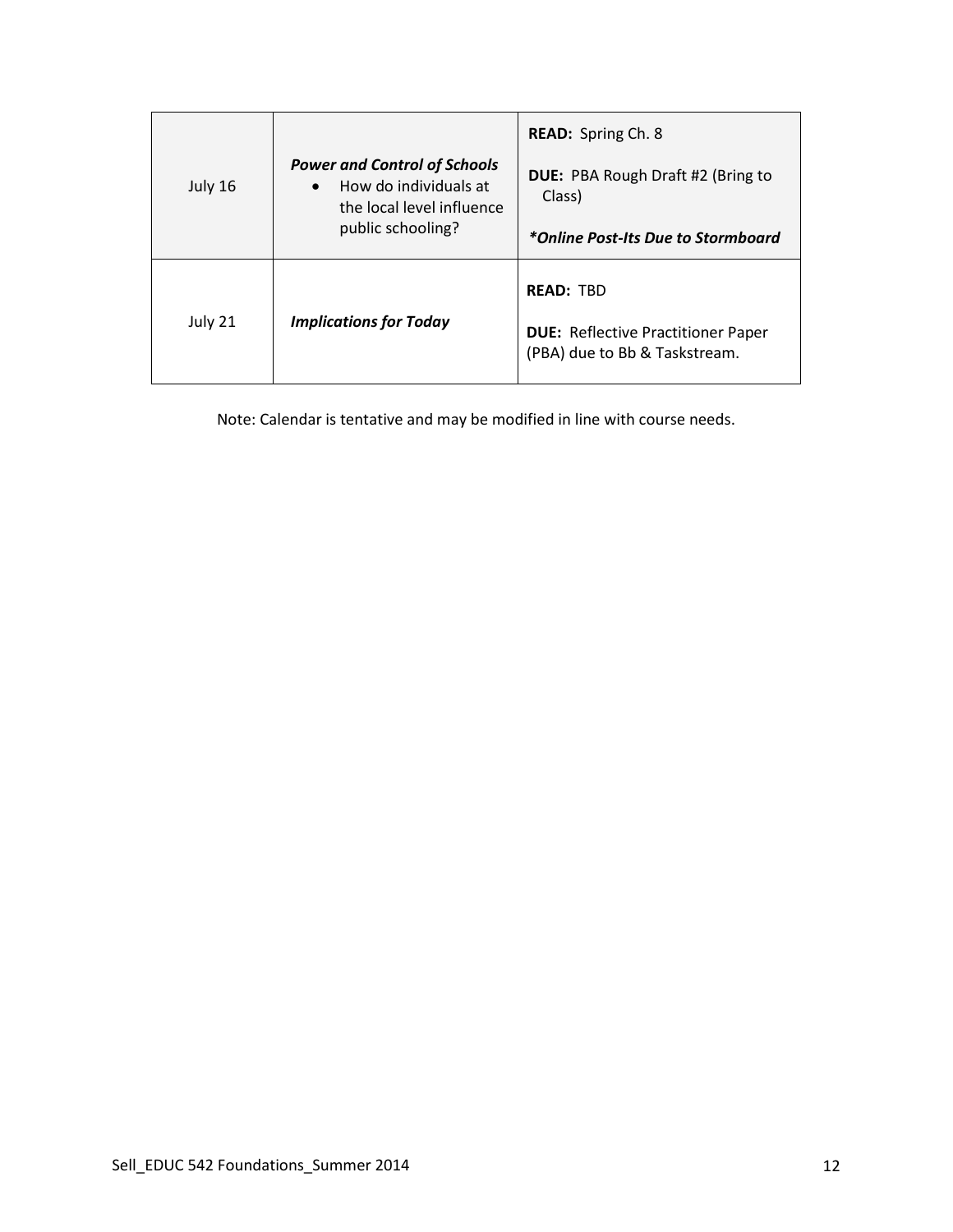### **Reflective Practitioner Paper**

"A large part of the problem [of the achievement gap] is that many educators do not understand what it means to engage in educational practices that promote equity. Equity involves more than simply ensuring that children have equal access to education. Equity also entails a focus on outcomes and results"

(Boykin & Noguera, 2011, p. viii)

In consideration of the above quote, this assignment will offer you an opportunity to expand your understanding of public education as a system that both expands and diminishes equity. Taken another way, you will explore the following question: What are the tensions within efforts to reform public education and how do these debates shape your thinking and actions as a teacher? Follow the steps below to successfully write this scholarly paper.

- 1. Pick an educational initiative introduced through class (readings, discussion, materials).
- 2. Research who this initiative is designed to benefit (a group of students targeted by the initiative).
- 3. Find peer-reviewed research articles and review class readings that address the initiative and its impact on students (If you are not sure about whether a research journal is peer-reviewed consult with me). Take notes as you read.
- 4. Write your paper. Include the following as headings so that you and the reader [your instructor] will know exactly where you are headed and whether you have addressed all of the content requirements.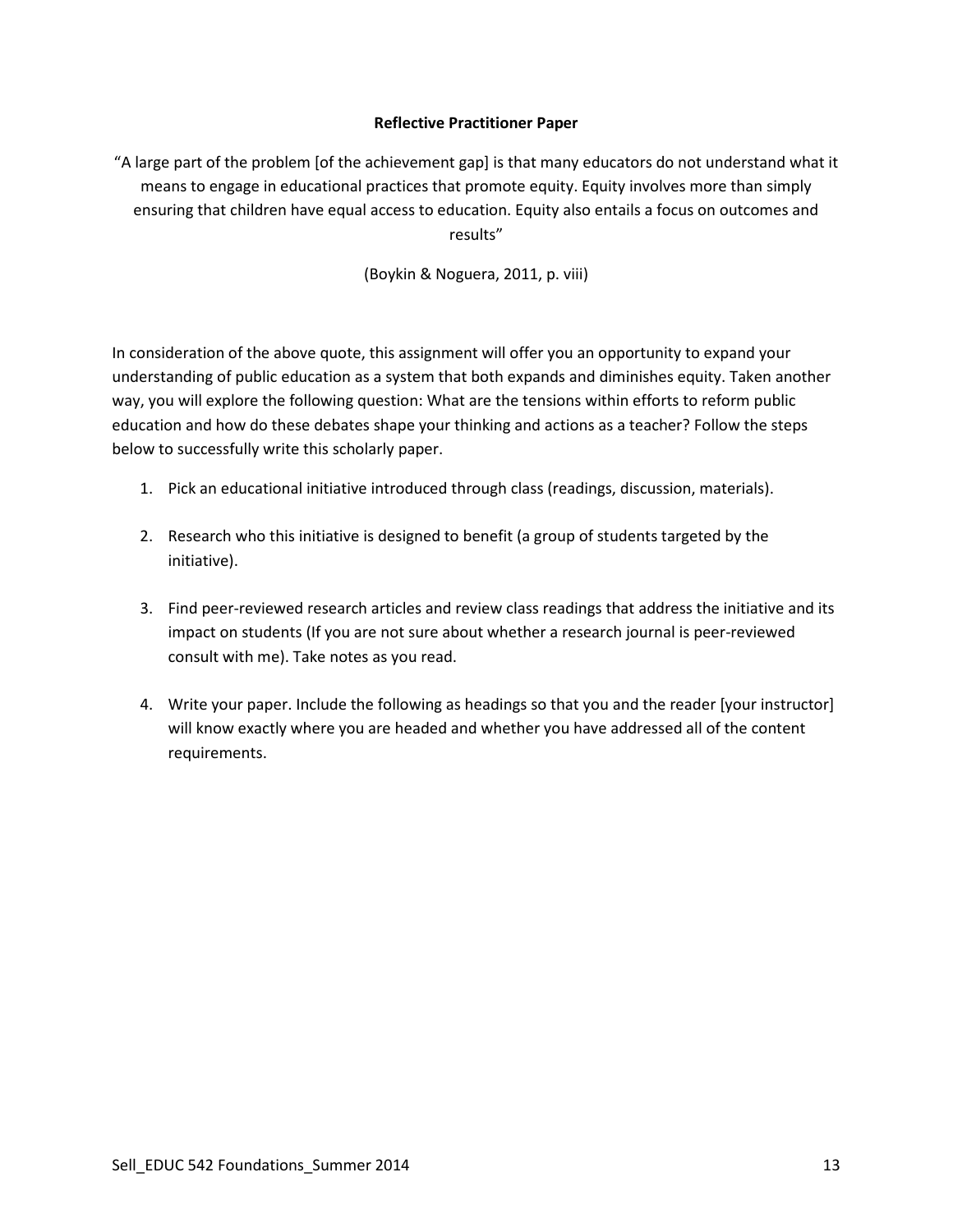• Introduction (this is where you introduce your topic, establish its significance (hook), and give your reader an advance organizer for the paper)

Part One (The initiative)

- Description of the initiative
- Background and historical information of initiative
- Strengths of the initiative
- Weaknesses of/challenges to the initiative
- Implications for teachers (What does this initiative mean for teachers? You will want to think about what is essential for teachers to consider, know, and do within this initiative)

Part Two (The students)

- Background of the student population targeted by the initiative (may include US, VA, DC demographics)
- Classroom/school implications for young learners in this population (How has this population of students historically experienced education? How do identity characteristics of this population intersect with characteristics of school?)
- Implications for teachers such as yourself (compare/contrast your background) teaching this population of students (You must first deconstruct and then describe relevant aspects of your identity. Then you must analyze how these pieces of your identity potentially intersect with teaching this student population. Use first person here to then generalize to a broader population of teachers like you.)

Part Three

• Conclusions (Based on what you have presented in your paper, this is where you draw conclusions about the impact of the initiative on students. Who is benefitted and how? Who is disadvantaged and how? What does that mean for the group of students targeted by the initiative?)

# **Tips**

While you are writing the paper make sure that you are:

- Integrating concepts from readings. You CANNOT make a claim without evidence to support it. That evidence comes from your readings and research. Each section needs multiple (2 or more different) sources. I will be looking for breadth and depth in your references.
- Integrating class discussions and integrating experiences and/or personal reflection (especially in Part 2: Implications for teachers such as yourself.

Clarity of writing

- It is logically organized
- Has an introduction that includes the goals/purpose of the paper
- Has points representing strengths and weaknesses of the initiative
- Has smooth transitions between ideas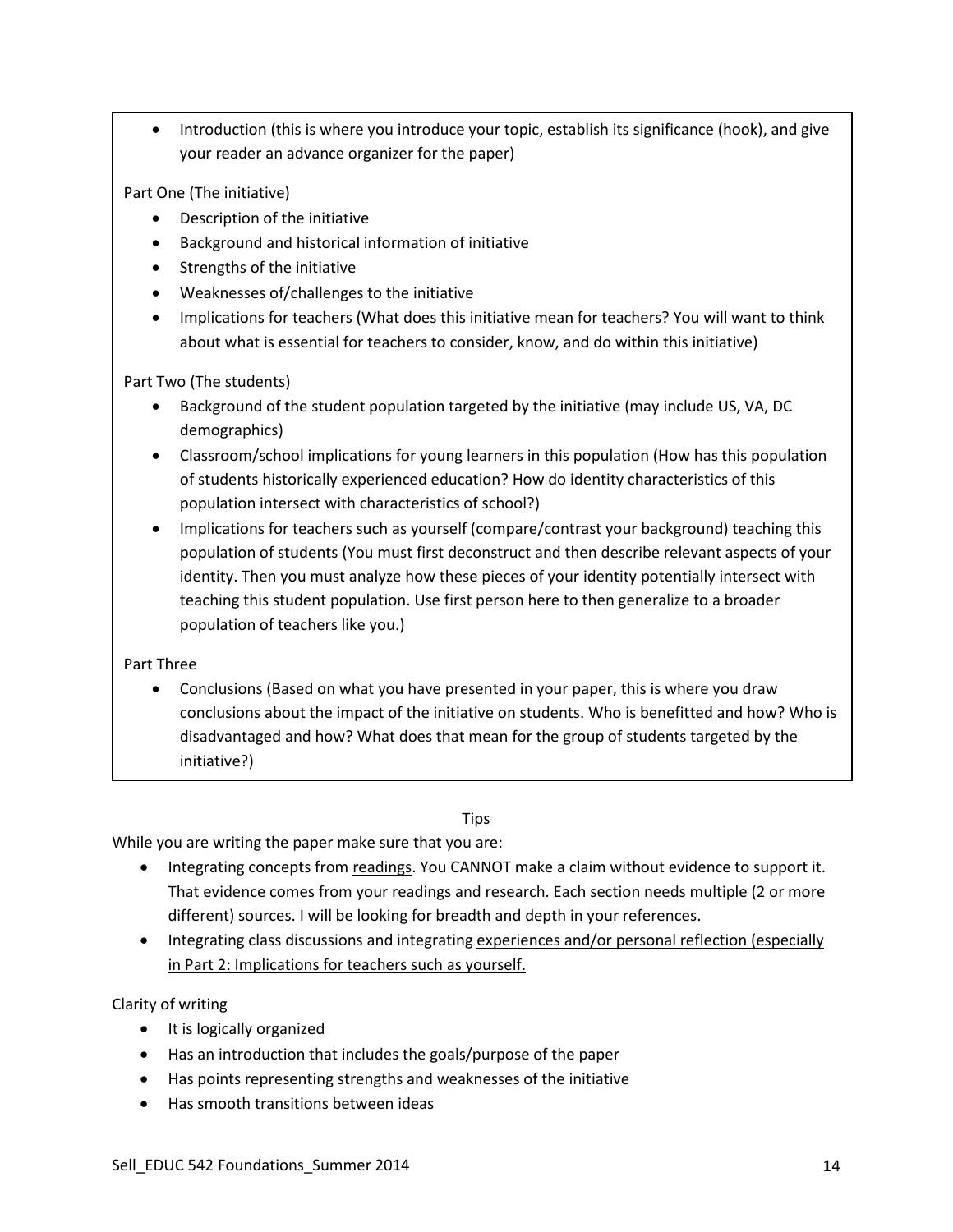- Ends with a conclusion that restates the main points of the paper (without introducing new ideas) and draws conclusions about the initiative's outcomes on intended students.
- Information is presented clearly within the page limits **(8-10 pages)**
- The paper has NO grammar or spelling errors. None.
- Read and re-read your writing before submitting
- If academic writing is difficult for you, ask a colleague or friend to review your work and provide feedback or visit the GMU Writing Center (see link above).

### APA format

- title page
- headings
- page numbers
- proper use of in-text citations and appropriately formatted reference list
- Do NOT use standalone quotes in your paper. See the "Citation Cheat Sheet" on blackboard for help with this.
- Do NOT include anything in your reference list that you do not cite in your paper.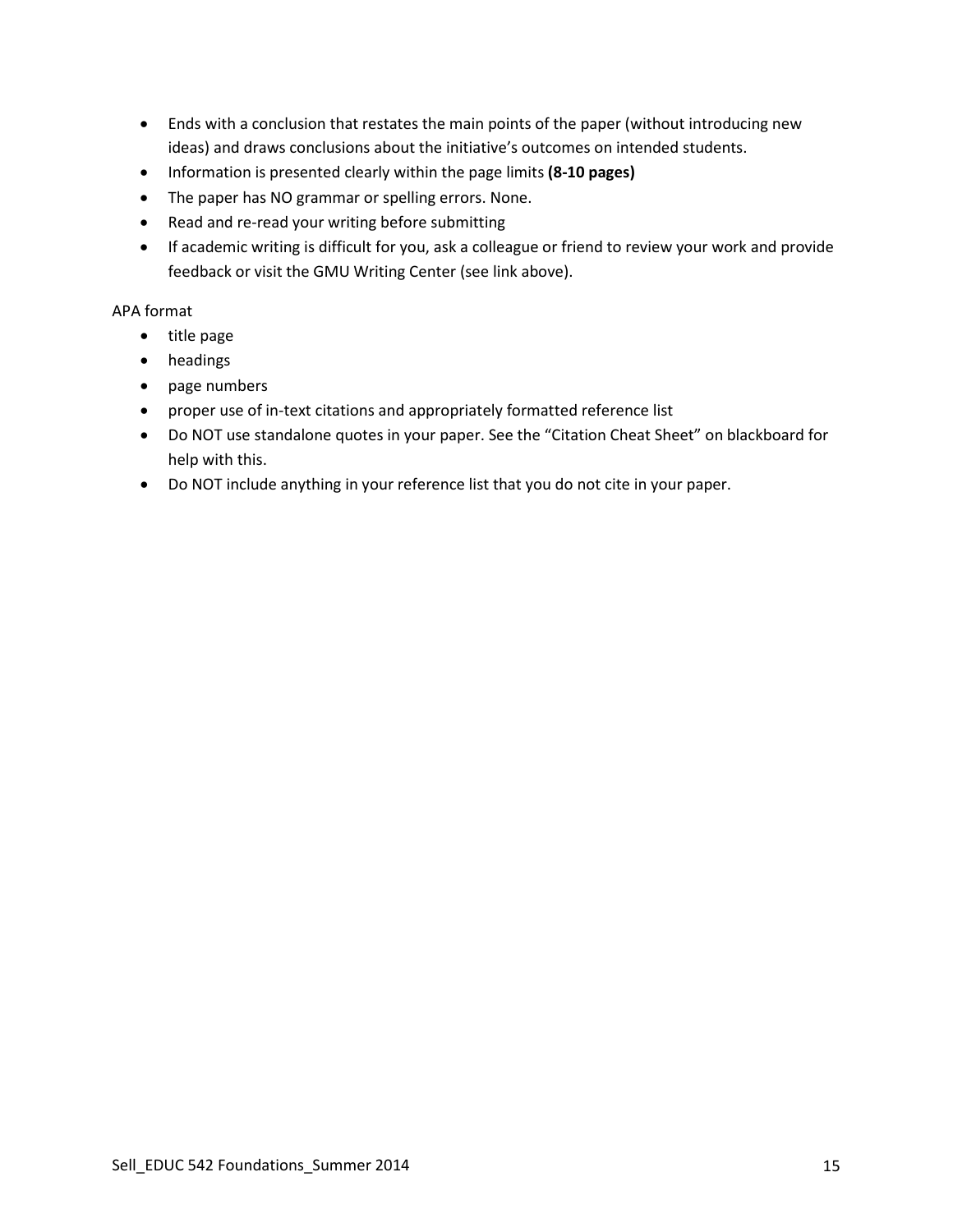| <b>Reflective Practitioner</b>                                                                                      | $1 - 2$                                                                                              | $3 - 4$                                                                                                                                                                       | $5-6$                                                                                                                                                                                        | $7 - 8$                                                                                                                                                                                               |
|---------------------------------------------------------------------------------------------------------------------|------------------------------------------------------------------------------------------------------|-------------------------------------------------------------------------------------------------------------------------------------------------------------------------------|----------------------------------------------------------------------------------------------------------------------------------------------------------------------------------------------|-------------------------------------------------------------------------------------------------------------------------------------------------------------------------------------------------------|
| Rubric                                                                                                              | <b>Unsatisfactory</b>                                                                                | <b>Developing</b>                                                                                                                                                             | <b>Maturing</b>                                                                                                                                                                              | <b>Exemplary</b>                                                                                                                                                                                      |
|                                                                                                                     | (Not Met)                                                                                            | (Not Met)                                                                                                                                                                     | (Met)                                                                                                                                                                                        | (Met)                                                                                                                                                                                                 |
| Description of the<br>education initiative<br><b>ACEI 5.1</b>                                                       | Lacks description of<br>the education<br>initiative                                                  | Presents some<br>description of the<br>education initiative,<br>but is not sufficient<br>and/or lacks<br>supporting<br>references                                             | Presents appropriate<br>description of the<br>education initiative,<br>but is incomplete<br>and/or includes only<br>some supporting<br>references                                            | Presents appropriate<br>and complete<br>description of the<br>education initiative,<br>and includes<br>multiple and<br>different supporting<br>references                                             |
| <b>Significant historical</b><br>background information<br>regarding the education<br>initiative<br><b>ACEI 5.1</b> | Lacks significant<br>historical and<br>background<br>information on the<br>education initiative      | Presents some<br>significant historical<br>and background<br>information on the<br>education initiative,<br>but is not sufficient<br>and/or lacks<br>supporting<br>references | Presents appropriate<br>significant historical<br>and background<br>information on the<br>education initiative,<br>but is incomplete<br>and/or include only<br>some supporting<br>references | Presents appropriate<br>and complete<br>significant historical<br>and background<br>information of the<br>education initiative,<br>and includes<br>multiple and<br>different supporting<br>references |
| <b>Strengths and weaknesses</b><br>of the education initiative<br><b>ACEI 5.1</b>                                   | Lacks strengths and<br>weaknesses of the<br>education initiative                                     | Presents some<br>strengths and<br>weaknesses of the<br>education initiative,<br>but is not sufficient<br>and/or lacks<br>supporting<br>references                             | Presents appropriate<br>strengths and<br>weaknesses of the<br>education initiative,<br>but is incomplete<br>and/or includes only<br>some supporting<br>references                            | Presents appropriate<br>and complete<br>discussion of<br>strengths and<br>weaknesses of the<br>education initiative,<br>and includes<br>multiple and<br>different references                          |
| Implications of the<br>education initiative for<br>teachers<br><b>ACEI 5.1</b>                                      | Lacks implications of<br>the education<br>initiative for<br>teachers in the<br>identified population | Presents some<br>implications of the<br>education initiative<br>for teachers, but is<br>not sufficient and/or<br>lacks supporting<br>references                               | Presents appropriate<br>implications of the<br>education initiative<br>for teachers, but is<br>incomplete and/or<br>includes only some<br>supporting<br>references                           | Presents appropriate<br>and complete<br>implications of the<br>education initiative<br>for teachers, and<br>includes multiple<br>and different<br>supporting<br>references                            |
| <b>Background information</b><br>about the targeted<br>population of students<br><b>ACEI 3.2</b>                    | Lacks background<br>information about<br>the targeted<br>population of<br>students                   | Presents some<br>background<br>information about<br>the targeted<br>population of<br>students, but is not<br>sufficient and/or<br>lacks supporting<br>references              | Presents appropriate<br>background<br>information about<br>the targeted<br>population of<br>students, but is not<br>complete and/or<br>includes some<br>supporting<br>references             | Presents appropriate<br>and complete<br>background<br>information about<br>the targeted<br>population of<br>students and<br>includes multiple<br>and different<br>supporting<br>references            |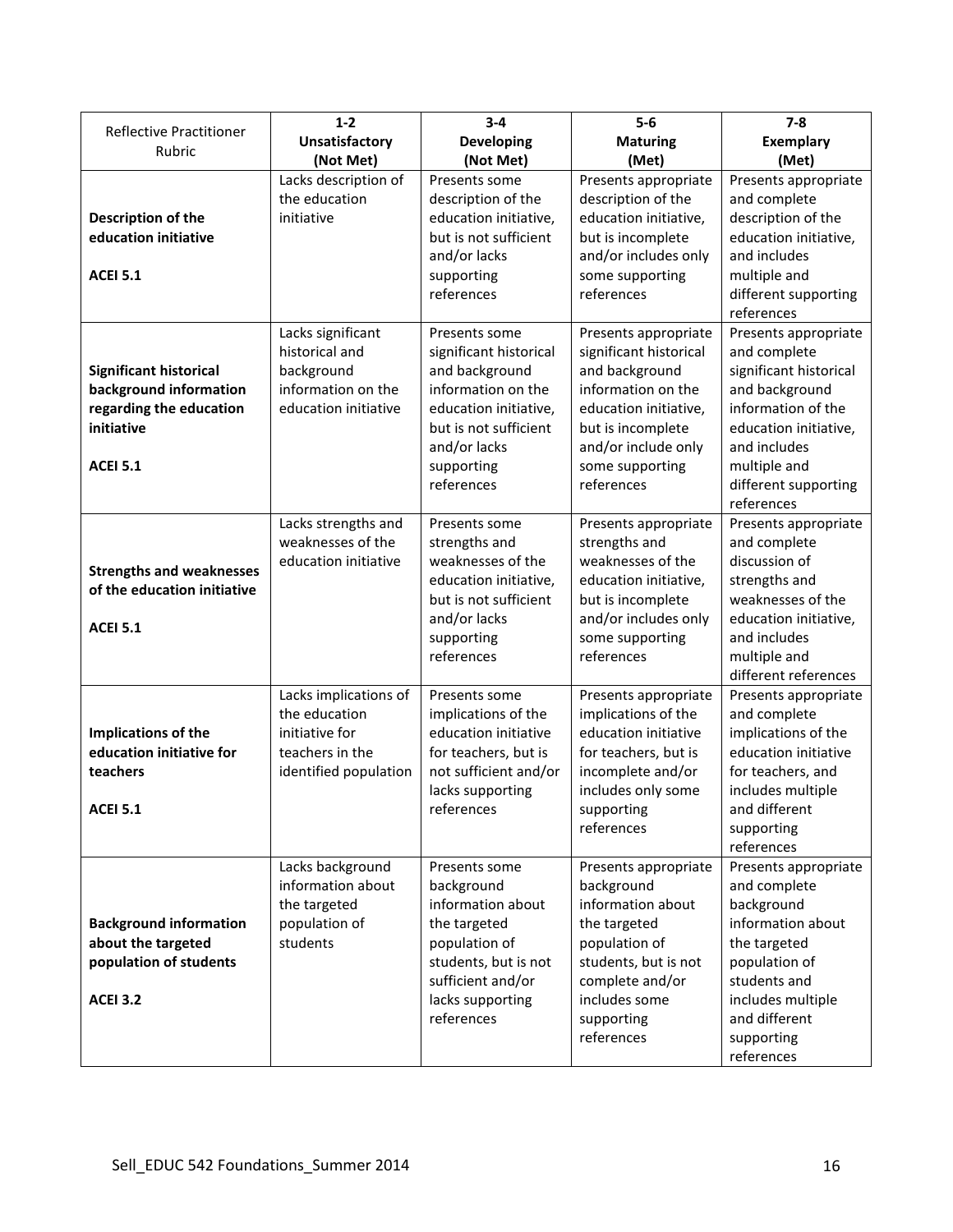| Classroom/school<br>implications for students<br>in this population<br><b>ACEI 3.2</b>                             | Lacks implications<br>for students in the<br>targeted population                                                                                     | Presents some<br>implications for<br>students in the<br>targeted population,<br>but it is not<br>sufficient and/or<br>lacks supporting<br>references                                                          | Presents appropriate<br>implications for<br>students in the<br>targeted population,<br>but it is not<br>complete and/or<br>includes only some<br>supporting<br>references                                                     | Presents appropriate<br>and complete<br>implications for<br>students in the<br>targeted population;<br>includes multiple<br>and different<br>supporting<br>references                                                                |
|--------------------------------------------------------------------------------------------------------------------|------------------------------------------------------------------------------------------------------------------------------------------------------|---------------------------------------------------------------------------------------------------------------------------------------------------------------------------------------------------------------|-------------------------------------------------------------------------------------------------------------------------------------------------------------------------------------------------------------------------------|--------------------------------------------------------------------------------------------------------------------------------------------------------------------------------------------------------------------------------------|
| <b>Implications for teachers</b><br>such as yourself teaching<br>this population of<br>students<br><b>ACEI 3.2</b> | Lacks background<br>information about<br>the culture,<br>knowledge, and<br>attitudes of the<br>identified preservice<br>teacher                      | Presents some<br>background<br>information about<br>the culture,<br>knowledge, and<br>attitudes of the<br>identified preservice<br>teacher, but is not<br>sufficient and/or<br>lacks supporting<br>references | Presents appropriate<br>background<br>information about<br>the culture,<br>knowledge, and<br>attitudes of the<br>identified preservice<br>teacher, but is not<br>complete and/or<br>includes some<br>supporting<br>references | Presents appropriate<br>and complete<br>background<br>information about<br>the culture,<br>knowledge, and<br>attitudes of the<br>identified preservice<br>teacher and includes<br>multiple and<br>different supporting<br>references |
| <b>Conclusions regarding the</b><br>impact of the initiative on<br>students<br><b>ACEI 3.2</b>                     | Lacks conclusions or<br>conclusions<br>presented are<br>illogical based on the<br>rest of the paper,<br>and/or lacks any<br>supporting<br>references | Presents some<br>conclusions<br>regarding the impact<br>of the initiative but<br>conclusions may be<br>vague, and/or lacks<br>supporting<br>references                                                        | Presents appropriate<br>conclusions<br>regarding the impact<br>of the initiative but<br>it is not complete;<br>includes some<br>supporting<br>references                                                                      | Presents appropriate<br>and complete<br>conclusions<br>regarding the impact<br>of the initiative;<br>includes multiple<br>and different<br>supporting<br>references                                                                  |

\*note: multiple references means (2 or more), some means (1), none means (0).

# ACEI/NCATE Standards addressed in this task

3.2 Adaptation to diverse students—Candidates understand how elementary students differ in their development and approaches to learning, and create instructional opportunities that are adapted to diverse students.

5.1 Professional growth, reflection and evaluation—Candidates are aware of and reflect on their practice in light of research on teaching, professional ethics, and resources available for professional learning; they continually evaluate the effects of their professional decisions and actions on students, families, and other professionals in the learning community and actively seek out opportunities to grow professionally